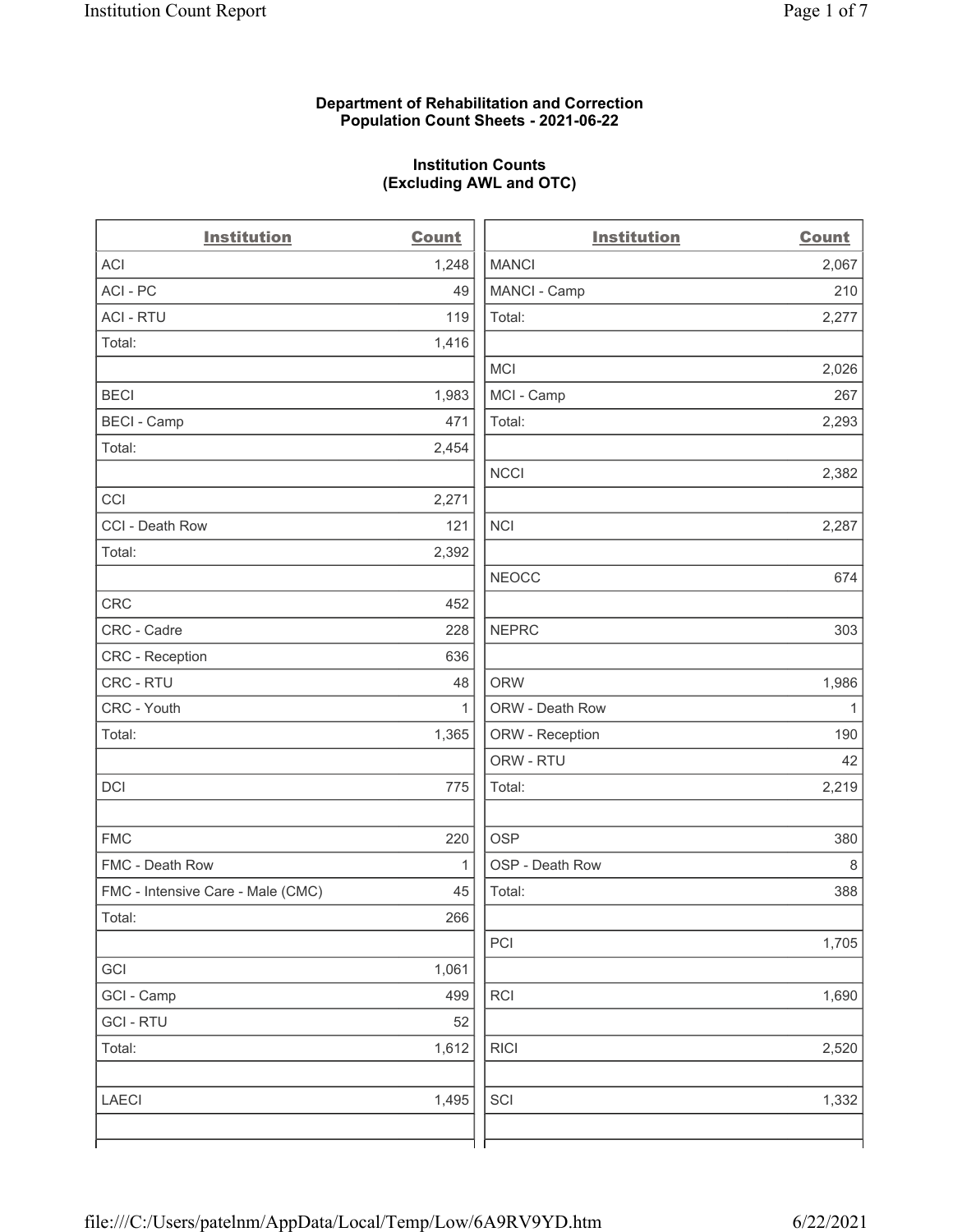| LECI                     | 1,568 | <b>SOCF</b>      | 1,203                              |     |
|--------------------------|-------|------------------|------------------------------------|-----|
| LECI - Camp              | 181   | SOCF - RTU       |                                    | 2   |
| Total:                   | 1,749 | Total:           | 1,205                              |     |
|                          |       |                  |                                    |     |
| LOCI                     | 2,207 | <b>TCI</b>       |                                    | 963 |
|                          |       | TCI - Camp       |                                    | 310 |
| LORCI                    | 760   | Total:           | 1,273                              |     |
| LORCI - Cadre            | 213   |                  |                                    |     |
| <b>LORCI - Reception</b> | 21    | <b>TOCI</b>      |                                    | 661 |
| Total:                   | 994   | <b>TOCI - PC</b> |                                    | 134 |
|                          |       | Total:           |                                    | 795 |
| <b>MACI</b>              | 786   |                  |                                    |     |
| MACI - Minimum           | 1,209 | <b>WCI</b>       |                                    | 994 |
| Total:                   | 1,995 | <b>WCI-RTU</b>   |                                    | 29  |
|                          |       | Total:           | 1,023                              |     |
|                          |       |                  |                                    |     |
|                          |       |                  | 43,086<br><b>Total Population:</b> |     |

\* The Total Population includes 30 Offenders with Reason Codes 30 & 31. \*\* The Total Population includes 32 Offenders with Reason Code 0A.

## Male Population by Security Level (Include AWL and Exclude OTC)

| <b>Security Level</b>  |                   | <b>Body</b> | <b>AWL</b> | $(-OTC)$ | <b>Total</b> |
|------------------------|-------------------|-------------|------------|----------|--------------|
| <b>Total Level E</b>   |                   | 929         | 5          | 4        | 930          |
| Total Level 4          |                   | 1,266       | 10         | 8        | 1,268        |
| Total Level 3          |                   | 8,976       | 100        | 88       | 8,988        |
| Total Level 2          |                   | 14,943      | 145        | 102      | 14,986       |
| Total Level 1          |                   | 13,468      | 120        | 77       | 13,511       |
| <b>Total Death Row</b> |                   | 133         | 0          | $\Omega$ | 133          |
|                        | <b>Total Male</b> | 39,715      | 380        | 279      | 39,816       |

#### Female Population by Institution (Include AWL and Exclude OTC)

| <b>Institution</b> | <b>Body</b> | <b>AWL</b> | $(-OTC)$ | <b>Total</b> |
|--------------------|-------------|------------|----------|--------------|
| <b>DCI</b>         | 774         |            | ⌒        | 775          |
| <b>FMC</b>         | 6           |            |          | 6            |
| <b>NEPRC</b>       | 303         |            |          | 303          |
| <b>ORW</b>         | 1,986       | 21         | 14       | 1,993        |
| ORW - Death Row    |             |            |          |              |
| ORW - Reception    | 190         |            |          | 191          |
|                    |             |            |          |              |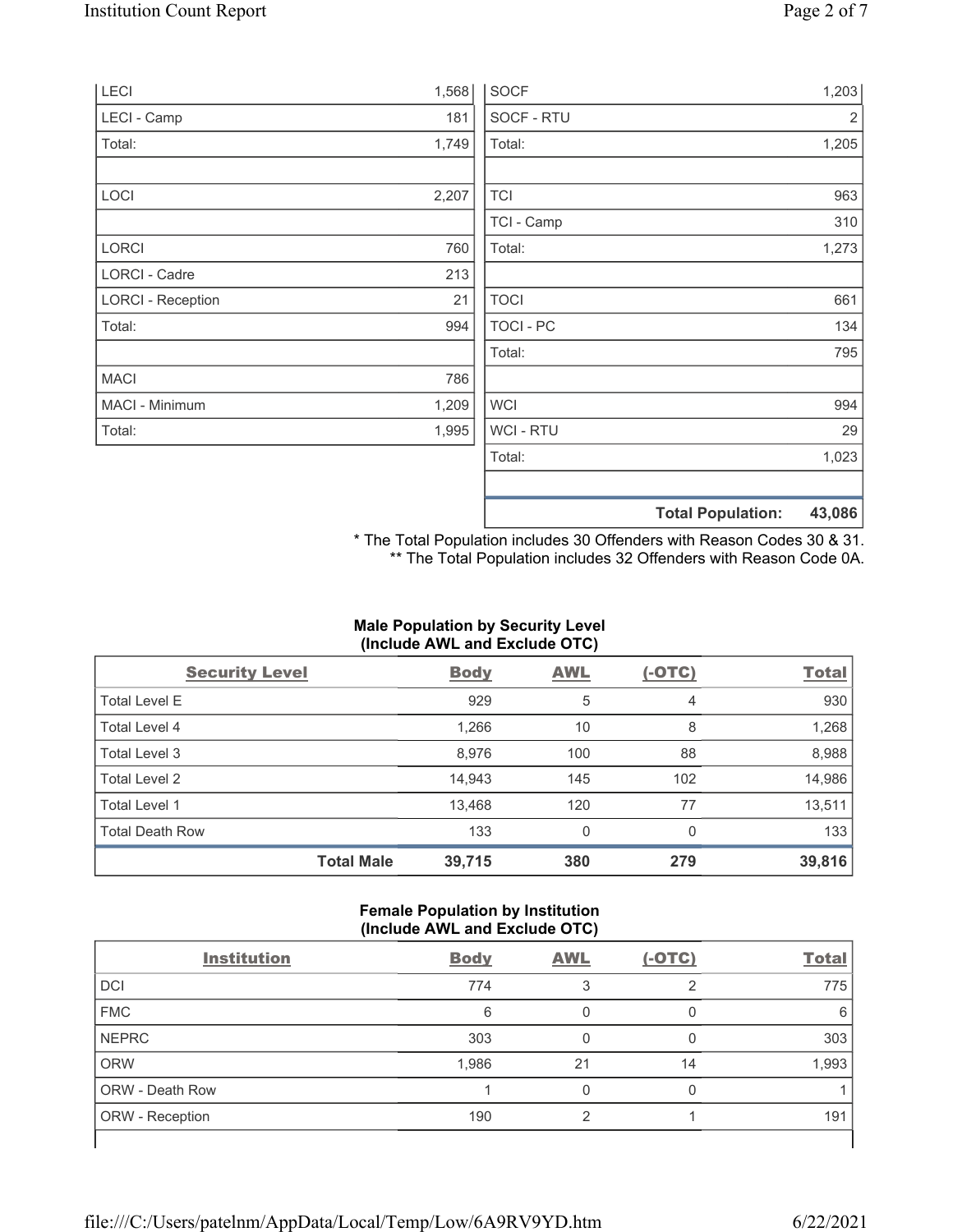| <b>ORW - RTU</b> |                          | 42     |     |     | 42     |
|------------------|--------------------------|--------|-----|-----|--------|
|                  | <b>Total Female</b>      | 3,302  | 26  |     | 3,311  |
|                  |                          |        |     |     |        |
|                  | <b>Total Population:</b> | 43,017 | 406 | 296 | 43,127 |

#### Male Population by Institution: Security Level 5 and E (Include AWL and Exclude OTC)

| <b>Institution</b>                | <b>Body</b>    | <b>AWL</b>   | $(-OTC)$            | <b>Total</b>              |
|-----------------------------------|----------------|--------------|---------------------|---------------------------|
| CRC                               | $\overline{2}$ | $\mathbf 0$  | $\mathsf{O}\xspace$ | $\sqrt{2}$                |
| CRC - RTU                         | 4              | $\mathbf 0$  | $\mathsf{O}\xspace$ | $\sqrt{4}$                |
| <b>FMC</b>                        | $\overline{2}$ | $\mathbf 0$  | $\mathsf{O}\xspace$ | $\sqrt{2}$                |
| FMC - Intensive Care - Male (CMC) | 1              | $\mathsf 0$  | $\mathbf 0$         | 1                         |
| LAECI                             | 1              | $\mathbf 0$  | $\mathsf{O}\xspace$ | 1                         |
| LECI                              | 8              | $\mathbf 0$  | 0                   | $\,8\,$                   |
| <b>MACI</b>                       | 15             | $\mathbf{1}$ | 1                   | 15                        |
| <b>MANCI</b>                      | 13             | $\mathbf 0$  | $\mathbf 0$         | 13                        |
| <b>NCCI</b>                       | $\overline{7}$ | $\mathsf 0$  | $\mathsf 0$         | $\overline{7}$            |
| <b>NEOCC</b>                      | $\,$ 3 $\,$    | $\mathbf 0$  | 0                   | $\sqrt{3}$                |
| <b>OSP</b>                        | 197            | $\mathbf{1}$ | 1                   | 197                       |
| <b>RCI</b>                        | 20             | $\mathbf 0$  | $\mathbf 0$         | 20                        |
| <b>RICI</b>                       | 1              | $\mathbf 0$  | $\mathsf{O}\xspace$ | $\mathbf{1}$              |
| <b>SOCF</b>                       | 524            | $\sqrt{2}$   | 1                   | 525                       |
| <b>TCI</b>                        | 20             | $\mathbf 0$  | $\mathbf 0$         | 20                        |
| <b>TOCI</b>                       | 99             | $\mathbf{1}$ | 1                   | 99                        |
| TOCI - PC                         | $\sqrt{5}$     | $\mathbf 0$  | $\mathsf{O}\xspace$ | $\sqrt{5}$                |
| <b>WCI</b>                        | $\sqrt{3}$     | $\mathbf 0$  | $\mathsf{O}\xspace$ | $\ensuremath{\mathsf{3}}$ |
| WCI - RTU                         | 4              | $\mathbf 0$  | $\mathsf{O}\xspace$ | $\overline{4}$            |
| <b>Total Level 5</b>              | 929            | 5            | 4                   | 930                       |

# Male Population by Institution: Security Level 4 (Include AWL and Exclude OTC)

| <b>Body</b> | <b>AWL</b> | $(-OTC)$ | <b>Total</b> |
|-------------|------------|----------|--------------|
| 6           |            |          |              |
|             |            |          |              |
| 13          |            |          | 13           |
|             |            |          |              |
|             |            |          |              |
|             |            |          |              |
| 13          |            |          | 13           |
|             |            |          |              |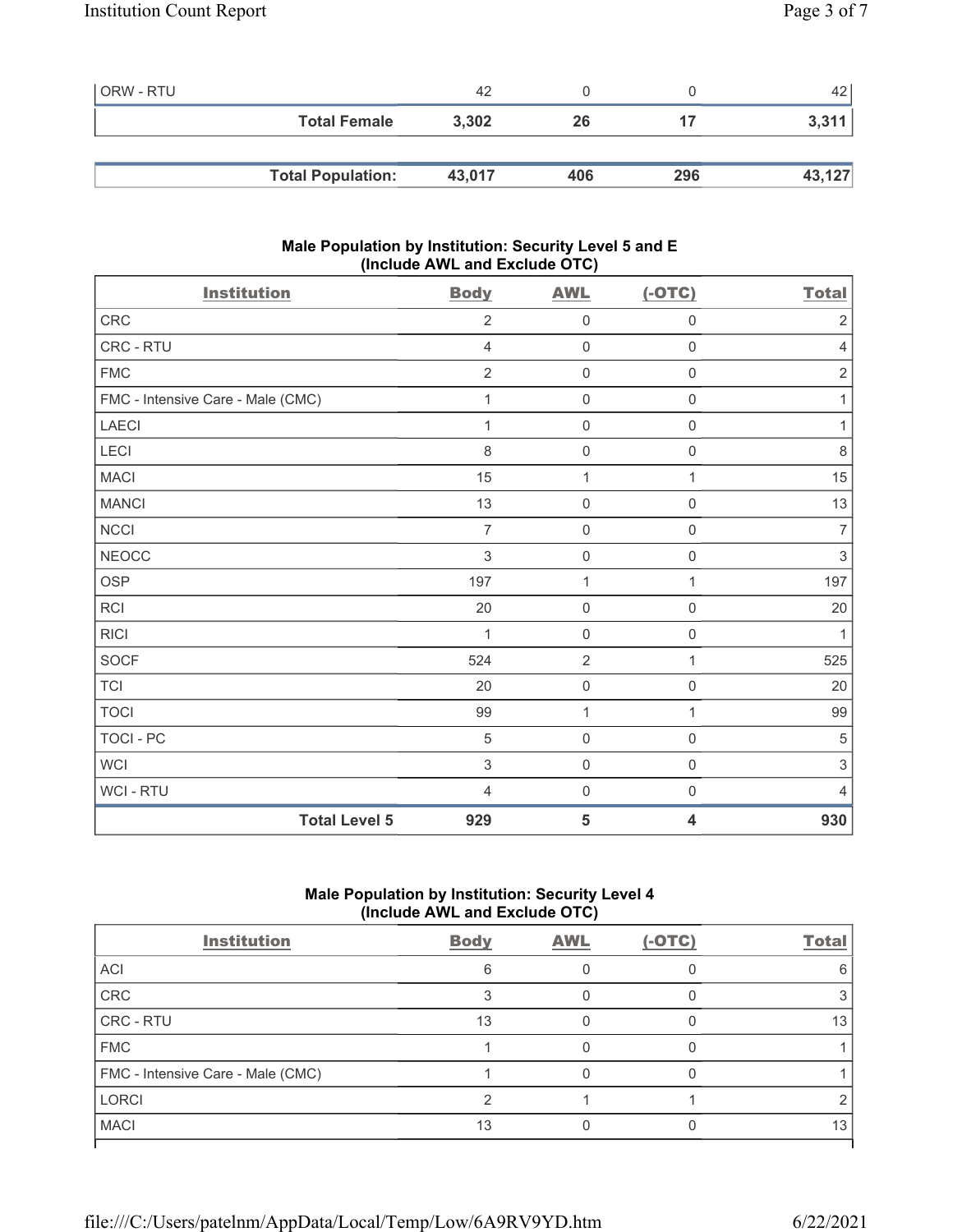| <b>OSP</b>  |                      | 154   |    | 154   |
|-------------|----------------------|-------|----|-------|
| <b>SOCF</b> |                      | 550   |    | 550   |
| SOCF - RTU  |                      |       |    |       |
| <b>TOCI</b> |                      | 501   | 6  | 503   |
| TOCI - PC   |                      | 12    |    | 12    |
| <b>WCI</b>  |                      |       |    |       |
| WCI-RTU     |                      | 8     |    | 8     |
|             | <b>Total Level 4</b> | 1,266 | 10 | 1,268 |

## Male Population by Institution: Security Level 3 (Include AWL and Exclude OTC)

| <b>Institution</b>                | <b>Body</b>    | <b>AWL</b>       | $(-OTC)$            | <b>Total</b>     |
|-----------------------------------|----------------|------------------|---------------------|------------------|
| <b>ACI</b>                        | 8              | $\mathbf 0$      | $\mathsf 0$         | $\,8\,$          |
| ACI-PC                            | 10             | $\mathbf 0$      | $\mathsf{O}\xspace$ | 10               |
| <b>BECI</b>                       | $\mathbf{1}$   | $\mathbf 0$      | $\mathsf 0$         | $\mathbf{1}$     |
| CCI                               | 13             | $\mathbf 0$      | $\mathsf{O}\xspace$ | 13               |
| CRC                               | 266            | $\boldsymbol{9}$ | $\overline{7}$      | 268              |
| CRC - Cadre                       | 5              | $\mathbf 0$      | $\mathsf 0$         | $\sqrt{5}$       |
| <b>CRC</b> - Reception            | 451            | 10               | $10$                | 451              |
| CRC - RTU                         | 31             | $\mathbf 0$      | $\mathsf 0$         | 31               |
| <b>FMC</b>                        | $\overline{7}$ | $\mathbf 0$      | $\mathsf 0$         | $\boldsymbol{7}$ |
| FMC - Intensive Care - Male (CMC) | $\mathbf{1}$   | $\mathbf 0$      | $\mathsf{O}\xspace$ | $\mathbf{1}$     |
| GCI                               | $\overline{7}$ | $\mathbf 0$      | $\mathsf{O}\xspace$ | $\boldsymbol{7}$ |
| GCI - Camp                        | $\mathbf{1}$   | $\mathbf 0$      | $\mathsf{O}\xspace$ | $\mathbf{1}$     |
| LAECI                             | 21             | 1                | $\mathbf{1}$        | 21               |
| LECI                              | 1,264          | $\mathbf{1}$     | $\mathsf 0$         | 1,265            |
| LOCI                              | 5              | $\mathbf 0$      | $\mathsf{O}\xspace$ | $\,$ 5 $\,$      |
| LORCI                             | 345            | 31               | 31                  | 345              |
| LORCI - Cadre                     | 77             | $\mathbf 0$      | $\mathsf 0$         | $77\,$           |
| <b>LORCI - Reception</b>          | 13             | $\mathbf{1}$     | $\mathbf{1}$        | 13               |
| <b>MACI</b>                       | 702            | $\overline{4}$   | $\,$ 3 $\,$         | 703              |
| <b>MANCI</b>                      | 1,681          | 14               | 12                  | 1,683            |
| MCI                               | 1              | $\mathbf 0$      | $\mathsf{O}\xspace$ | 1                |
| <b>NCCI</b>                       | 36             | $\mathbf 0$      | $\mathsf{O}\xspace$ | 36               |
| NCI                               | 13             | $\mathbf 0$      | $\mathsf{O}\xspace$ | 13               |
| <b>NEOCC</b>                      | 596            | $\overline{4}$   | $\sqrt{3}$          | 597              |
| <b>OSP</b>                        | 4              | $\mathbf 0$      | $\mathsf 0$         | $\overline{4}$   |
| PCI                               | 50             | $\overline{2}$   | $\mathbf{1}$        | 51               |
| RCI                               | 1,353          | $\boldsymbol{9}$ | $\,8\,$             | 1,354            |
| <b>RICI</b>                       | 20             | $\mathbf 0$      | $\mathsf{O}\xspace$ | 20               |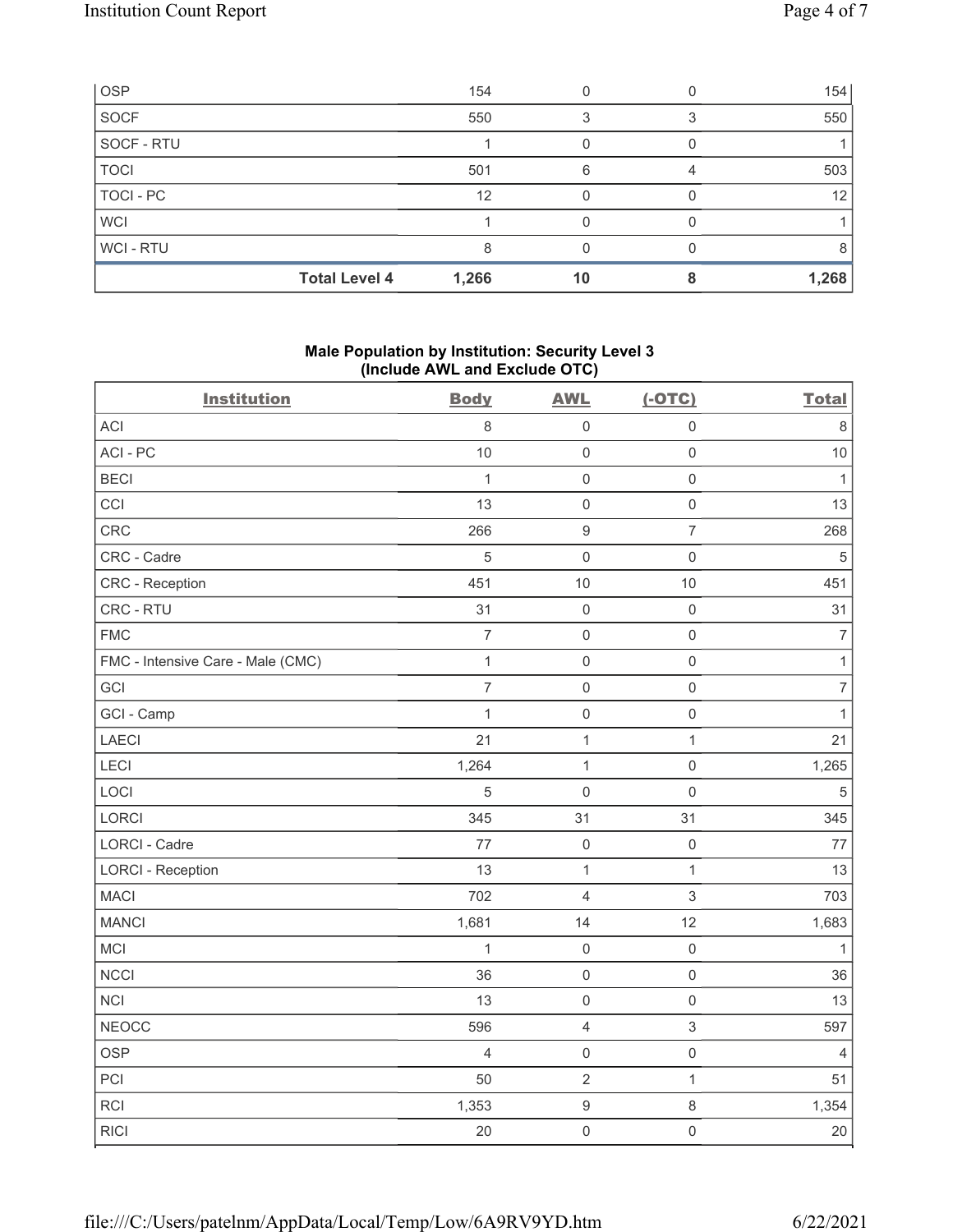| SCI         |                      | 21    | 0        |                  | 21    |
|-------------|----------------------|-------|----------|------------------|-------|
| SOCF        |                      | 126   |          | O                | 127   |
| SOCF - RTU  |                      |       | 0        | $\left( \right)$ |       |
| <b>TCI</b>  |                      | 776   | 7        | 5                | 778   |
| TCI - Camp  |                      | 2     | 0        | O                | 2     |
| <b>TOCI</b> |                      | 43    | 0        | <sup>0</sup>     | 43    |
| TOCI - PC   |                      | 63    | 0        |                  | 63    |
| <b>WCI</b>  |                      | 948   | 6        | 6                | 948   |
| WCI - RTU   |                      | 14    | $\Omega$ | <sup>0</sup>     | 14    |
|             | <b>Total Level 3</b> | 8,976 | 100      | 88               | 8,988 |

#### Male Population by Institution: Security Level 2 (Include AWL and Exclude OTC)

| <b>Institution</b>                | <b>Body</b>    | <b>AWL</b>          | $(-OTC)$            | <b>Total</b>   |
|-----------------------------------|----------------|---------------------|---------------------|----------------|
| <b>ACI</b>                        | 683            | $\overline{4}$      | $\overline{2}$      | 685            |
| ACI-PC                            | 30             | $\mathbf 0$         | $\mathsf{O}\xspace$ | 30             |
| <b>ACI - RTU</b>                  | 92             | $\mathbf 0$         | $\mathsf{O}\xspace$ | 92             |
| <b>BECI</b>                       | 1,270          | 10                  | 10                  | 1,270          |
| CCI                               | 1,738          | $\,8\,$             | $\overline{4}$      | 1,742          |
| CRC                               | 65             | 5                   | $\overline{4}$      | 66             |
| CRC - Cadre                       | 190            | $\mathsf{O}\xspace$ | $\mathsf 0$         | 190            |
| CRC - Reception                   | 79             | $\overline{4}$      | $\overline{4}$      | 79             |
| CRC - Youth                       | $\mathbf{1}$   | $\mathsf{O}\xspace$ | $\mathsf 0$         | $\mathbf{1}$   |
| DCI                               | $\mathbf{1}$   | $\mathsf{O}\xspace$ | $\mathsf{O}\xspace$ | $\mathbf{1}$   |
| <b>FMC</b>                        | 12             | $\mathbf{3}$        | $\mathsf 0$         | 15             |
| FMC - Intensive Care - Male (CMC) | 11             | $\mathbf 0$         | $\mathsf 0$         | 11             |
| GCI                               | 473            | $\mathbf{3}$        | $\mathbf 1$         | 475            |
| <b>GCI-RTU</b>                    | 45             | $\mathbf 0$         | $\mathsf 0$         | 45             |
| LAECI                             | 869            | 11                  | $\boldsymbol{9}$    | 871            |
| LECI                              | 295            | $\overline{4}$      | $\sqrt{3}$          | 296            |
| LECI - Camp                       | $\mathbf{1}$   | $\mathbf 0$         | $\mathsf 0$         | $\mathbf{1}$   |
| LOCI                              | 1,160          | 10                  | 5                   | 1,165          |
| <b>LORCI</b>                      | 185            | 16                  | 16                  | 185            |
| LORCI - Cadre                     | 85             | $\mathbf 0$         | $\mathsf 0$         | 85             |
| <b>LORCI - Reception</b>          | $\overline{4}$ | $\mathsf{O}\xspace$ | $\mathsf{O}\xspace$ | $\overline{4}$ |
| <b>MACI</b>                       | 56             | $\mathbf 0$         | $\mathsf 0$         | 56             |
| <b>MANCI</b>                      | 354            | 3                   | $\sqrt{3}$          | 354            |
| MCI                               | 1,356          | 15                  | $\overline{7}$      | 1,364          |
| <b>NCCI</b>                       | 881            | 12                  | $10$                | 883            |
| <b>NCI</b>                        | 1,240          | $\,6\,$             | $\sqrt{5}$          | 1,241          |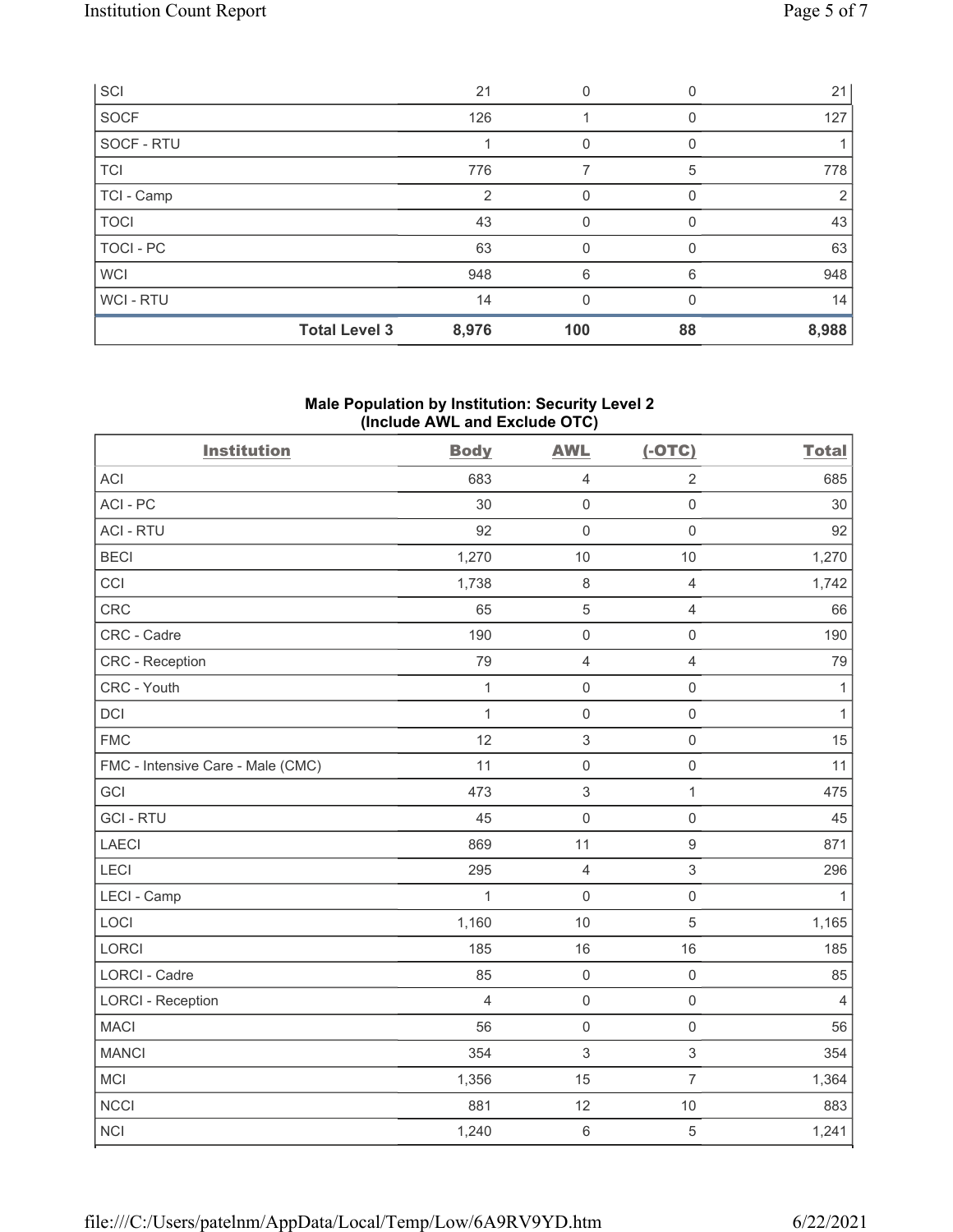|              | <b>Total Level 2</b> | 14,943 | 145         | 102            | 14,986 |
|--------------|----------------------|--------|-------------|----------------|--------|
| <b>WCI</b>   |                      | 42     | $\mathbf 0$ | $\Omega$       | 42     |
| TOCI - PC    |                      | 54     | и           |                | 54     |
| <b>TOCI</b>  |                      | 18     | $\mathbf 0$ | 0              | 18     |
| <b>TCI</b>   |                      | 101    | $\mathbf 0$ | $\Omega$       | 101    |
| <b>SOCF</b>  |                      | 3      | $\mathbf 0$ | $\mathbf 0$    | 3      |
| SCI          |                      | 866    | 5           | 3              | 868    |
| <b>RICI</b>  |                      | 1,440  | 12          | 9              | 1,443  |
| <b>RCI</b>   |                      | 317    | 4           | 4              | 317    |
| PCI          |                      | 851    | 9           | $\overline{2}$ | 858    |
| <b>NEOCC</b> |                      | 75     | $\mathbf 0$ | $\Omega$       | 75     |

### Male Population by Institution: Security Level 1 (Include AWL and Exclude OTC)

| <b>Institution</b>                | <b>Body</b>      | <b>AWL</b>          | $(-OTC)$            | <b>Total</b>   |
|-----------------------------------|------------------|---------------------|---------------------|----------------|
| <b>ACI</b>                        | 551              | $\,6\,$             | $\sqrt{3}$          | 554            |
| ACI-PC                            | $\boldsymbol{9}$ | $\mathbf 0$         | $\mathbf 0$         | $9\,$          |
| <b>ACI - RTU</b>                  | 27               | $\mathbf 0$         | $\mathsf 0$         | 27             |
| <b>BECI</b>                       | 711              | 14                  | $10$                | 715            |
| <b>BECI - Camp</b>                | 471              | $\mathsf{O}\xspace$ | $\mathsf 0$         | 471            |
| CCI                               | 519              | $\sqrt{2}$          | $\overline{2}$      | 519            |
| CRC                               | 58               | $\mathbf{1}$        | $\mathbf{1}$        | 58             |
| CRC - Cadre                       | 33               | $\mathbf 0$         | $\mathbf 0$         | 33             |
| CRC - Reception                   | 101              | $\,$ 3 $\,$         | $\sqrt{3}$          | 101            |
| <b>FMC</b>                        | 192              | 3                   | $\mathsf 0$         | 195            |
| FMC - Intensive Care - Male (CMC) | 31               | $\mathsf{O}\xspace$ | $\mathsf 0$         | 31             |
| GCI                               | 581              | 13                  | $\overline{7}$      | 587            |
| GCI - Camp                        | 498              | $\mathsf{O}\xspace$ | $\mathsf 0$         | 498            |
| <b>GCI-RTU</b>                    | $\overline{7}$   | $\mathbf 0$         | $\mathsf{O}\xspace$ | $\overline{7}$ |
| <b>LAECI</b>                      | 603              | 8                   | $\overline{7}$      | 604            |
| LECI                              | $\mathbf{1}$     | $\mathbf{1}$        | $\mathsf 0$         | $\overline{2}$ |
| <b>LECI - Camp</b>                | 180              | $\mathbf 0$         | $\mathsf{O}\xspace$ | 180            |
| LOCI                              | 1,042            | $\overline{4}$      | $\overline{2}$      | 1,044          |
| <b>LORCI</b>                      | 228              | $\overline{5}$      | $\sqrt{5}$          | 228            |
| <b>LORCI - Cadre</b>              | 51               | $\mathbf 0$         | $\mathsf 0$         | 51             |
| <b>LORCI - Reception</b>          | $\overline{4}$   | $\mathbf 0$         | $\mathsf{O}\xspace$ | $\overline{4}$ |
| MACI - Minimum                    | 1,209            | 12                  | $\,8\,$             | 1,213          |
| <b>MANCI</b>                      | 19               | $\mathbf{1}$        | $\mathsf{O}\xspace$ | 20             |
| MANCI - Camp                      | 210              | $\mathbf 0$         | $\mathbf 0$         | 210            |
| <b>MCI</b>                        | 669              | 10                  | $\overline{7}$      | 672            |